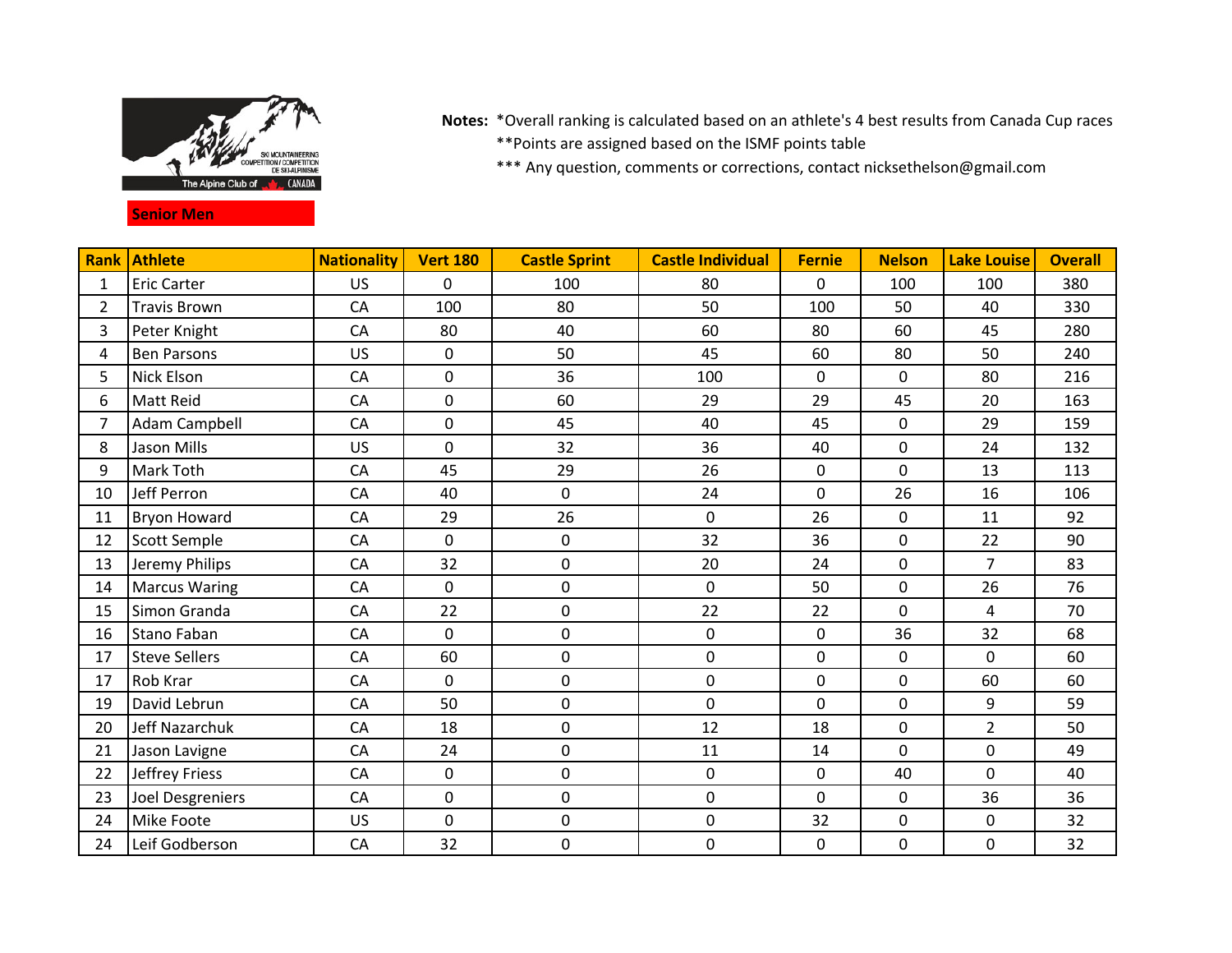| 24 | <b>Andrew Mayer</b>    | CA        | $\mathbf 0$ | 0 | 0                | $\mathbf 0$ | 32          | 0  | 32 |
|----|------------------------|-----------|-------------|---|------------------|-------------|-------------|----|----|
| 27 | nayem al salem         | CA        | 14          | 0 | $\mathbf 0$      | 16          | 0           | 0  | 30 |
| 28 | Nick Waggoner          | <b>US</b> | 0           | 0 | $\boldsymbol{0}$ | $\mathbf 0$ | 29          | 0  | 29 |
| 29 | Eric Low               | CA        | 26          | 0 | $\boldsymbol{0}$ | $\pmb{0}$   | $\mathbf 0$ | 0  | 26 |
| 30 | Scott Jeffery          | CA        | $\mathbf 0$ | 0 | $\boldsymbol{0}$ | $\mathbf 0$ | 24          | 0  | 24 |
| 31 | Sebastien Hade-Hetu    | CA        | $\pmb{0}$   | 0 | $\mathbf 0$      | $\pmb{0}$   | 22          | 0  | 22 |
| 32 | lan Curran             | CA        | $\mathbf 0$ | 0 | $\boldsymbol{0}$ | 20          | $\mathbf 0$ | 0  | 20 |
| 32 | Devin Featherstone     | CA        | 20          | 0 | $\boldsymbol{0}$ | $\mathbf 0$ | $\mathbf 0$ | 0  | 20 |
| 32 | Will McKechnie         | CA        | $\mathbf 0$ | 0 | $\boldsymbol{0}$ | $\mathbf 0$ | 20          | 0  | 20 |
| 35 | <b>Bob Grier</b>       | CA        | $\mathbf 0$ | 0 | 18               | $\mathbf 0$ | $\mathbf 0$ | 0  | 18 |
| 35 | Mitch Ryan             | CA        | 0           | 0 | 0                | $\mathbf 0$ | 18          | 0  | 18 |
| 35 | <b>Westly Savill</b>   | CA        | $\mathbf 0$ | 0 | $\boldsymbol{0}$ | $\mathbf 0$ | 0           | 18 | 18 |
| 38 | Alex Reid              | CA        | $\mathbf 0$ | 0 | 16               | $\mathbf 0$ | 0           | 0  | 16 |
| 38 | Scott McKean           | CA        | 16          | 0 | $\boldsymbol{0}$ | $\mathbf 0$ | 0           | 0  | 16 |
| 38 | Colin Johnson          | CA        | 4           | 0 | $\mathbf 0$      | 12          | 0           | 0  | 16 |
| 38 | Yann Troutet           | CA        | $\mathbf 0$ | 0 | $\mathbf 0$      | $\mathbf 0$ | 16          | 0  | 16 |
| 42 | Gerald Stehouwer       | CA        | $\mathbf 0$ | 0 | 15               | $\mathbf 0$ | 0           | 0  | 15 |
| 42 | Aengus McCullough      | CA        | 15          | 0 | $\boldsymbol{0}$ | $\pmb{0}$   | 0           | 0  | 15 |
| 42 | <b>Steeve Gagne</b>    | CA        | $\pmb{0}$   | 0 | $\mathbf 0$      | $\pmb{0}$   | 15          | 0  | 15 |
| 42 | Jeff Shehan            | <b>US</b> | $\pmb{0}$   | 0 | $\mathbf 0$      | $\pmb{0}$   | $\pmb{0}$   | 15 | 15 |
| 46 | Danny Spaulding        | CA        | $\pmb{0}$   | 0 | 14               | $\pmb{0}$   | 0           | 0  | 14 |
| 46 | Chris Shook            | CA        | $\mathbf 0$ | 0 | $\mathbf 0$      | $\mathbf 0$ | 14          | 0  | 14 |
| 46 | <b>Aaron Blake</b>     | US        | $\mathbf 0$ | 0 | $\mathbf 0$      | $\mathbf 0$ | $\mathbf 0$ | 14 | 14 |
| 49 | <b>Braden Kudel</b>    | CA        | $\pmb{0}$   | 0 | 13               | $\mathbf 0$ | $\mathbf 0$ | 0  | 13 |
| 49 | Geoff Little           | CA        | $\mathbf 0$ | 0 | $\mathbf 0$      | $\mathbf 0$ | 13          | 0  | 13 |
| 51 | <b>Braden Kudel</b>    | CA        | 12          | 0 | $\mathbf 0$      | $\mathbf 0$ | 0           | 0  | 12 |
| 51 | <b>Marcus Croft</b>    | CA        | 12          | 0 | $\boldsymbol{0}$ | $\pmb{0}$   | 0           | 0  | 12 |
| 51 | Lionel A Evans         | CA        | $\pmb{0}$   | 0 | $\pmb{0}$        | $\mathbf 0$ | 12          | 0  | 12 |
| 51 | <b>Trevor Sexsmith</b> | CA        | $\pmb{0}$   | 0 | $\pmb{0}$        | $\pmb{0}$   | 0           | 12 | 12 |
| 55 | Jamie Mcgregor         | CA        | 11          | 0 | $\mathbf 0$      | $\pmb{0}$   | 0           | 0  | 11 |
| 55 | Graham Jamin           | CA        | $\pmb{0}$   | 0 | $\boldsymbol{0}$ | $\pmb{0}$   | 11          | 0  | 11 |
| 57 | Paul Perrault          | CA        | 10          | 0 | $\boldsymbol{0}$ | $\mathbf 0$ | 0           | 0  | 10 |
| 57 | Majo Srnik             | CA        | $\pmb{0}$   | 0 | $\boldsymbol{0}$ | 0           | 0           | 10 | 10 |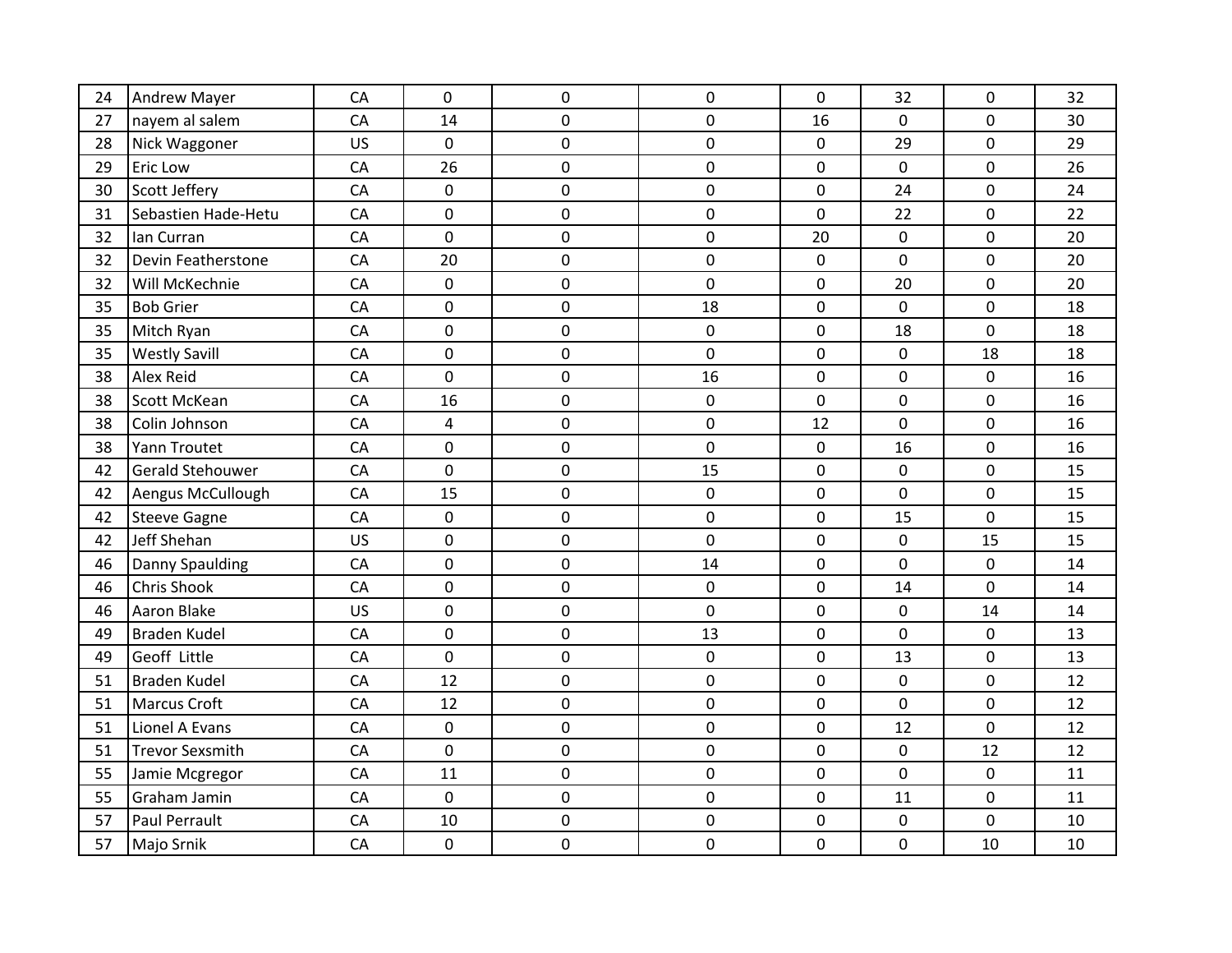| 59 | Chad Houston           | СA |   |  |  | 0        |  |
|----|------------------------|----|---|--|--|----------|--|
| 60 | Tom Amaral             | CA |   |  |  | $\Omega$ |  |
| 61 | <b>Kerry Hanes</b>     | US |   |  |  | 8        |  |
| 62 | <b>Steven Kotowich</b> | СA |   |  |  |          |  |
| 63 | <b>Gerrad Lewin</b>    | CA | h |  |  | 0        |  |
| 63 | Mark Isaacs            | СA |   |  |  | 6        |  |
| 65 | <b>Martin Parnell</b>  | CA |   |  |  | 0        |  |
| 65 | Mikael Schlumpf        | CA |   |  |  |          |  |
| 67 | Vincemt Bouchard       | CA |   |  |  |          |  |
| 68 | Duncan Marsden         | CA |   |  |  |          |  |

## **Senior Women**

| Rank        | <b>Athlete</b>                   |           | <b>Vert 180</b> | <b>Castle Sprint</b> | <b>Castle Individual</b> | <b>Fernie</b> | <b>Nelson</b> | <b>Lake Louise</b> | <b>Overall</b> |
|-------------|----------------------------------|-----------|-----------------|----------------------|--------------------------|---------------|---------------|--------------------|----------------|
|             | Kylee Ohler                      | CA        | 80              | 80                   | 80                       | 100           | 0             | 100                | 360            |
| $2^{\circ}$ | Michelle Katchur Roberts         | <b>CA</b> | 60              | 60                   | 60                       | 80            | 100           | 80                 | 320            |
| 3           | Melanie Bernier                  | CA        | 100             | 100                  | 100                      | $\mathbf{0}$  | $\mathbf{0}$  | $\mathbf{0}$       | 300            |
| 4           | Lori Anne Howard                 | CA        | 0               | $\mathbf 0$          | $\mathbf{0}$             | 50            | 60            | 45                 | 155            |
| 5.          | Katarina Kuba                    | CA        | 0               | 0                    | 0                        | $\mathbf{0}$  | 80            | 60                 | 140            |
| 6           | <b>Caroline Reid</b>             | <b>CA</b> | 0               | 0                    | 0                        | 45            | 45            | 40                 | 130            |
|             | <b>Amber Steed</b>               | US        | 0               | 0                    | 0                        | 60            | 0             | 50                 | 110            |
| 8           | Marg Fedyna                      | <b>CA</b> | 50              | 0                    | 0                        | 0             | 0             | 0                  | 50             |
| 8           | <b>Claire Christine Kniveton</b> | <b>CA</b> | 0               | 0                    | 0                        | 0             | 50            | 0                  | 50             |
| 10          | Alison Criscitiello              | <b>CA</b> | 45              | 0                    | 0                        | 0             | 0             | 0                  | 45             |
| 11          | Lindsay Ford                     | CA        | 40              | 0                    | 0                        | $\mathbf{0}$  | $\mathbf{0}$  | 0                  | 40             |
| 11          | Ali Schroader                    | <b>CA</b> | $\mathbf{0}$    | 0                    | 0                        | $\mathbf{0}$  | 40            | 0                  | 40             |
| 13          | Sasha Bogdanov                   | CA        | 36              | 0                    | 0                        | $\mathbf{0}$  | 0             | $\mathbf 0$        | 36             |
| 13          | Laura Waterer                    | CA        | 0               | 0                    | 0                        | $\mathbf{0}$  | 36            | 0                  | 36             |
| 13          | Laura Money                      | <b>CA</b> | 0               | 0                    | $\mathbf{0}$             | 0             | $\mathbf{0}$  | 36                 | 36             |
| 16          | Andrea Binder-Leckie             | <b>CA</b> | 32              | 0                    | 0                        | $\mathbf{0}$  | $\mathbf{0}$  | 0                  | 32             |
| 16          | Joanne Sequr                     | CA        | $\Omega$        | 0                    | 0                        | 0             | 32            | 0                  | 32             |
| 18          | <b>Myndi Quirion</b>             | <b>CA</b> | 29              | 0                    | 0                        | 0             | $\mathbf{0}$  | 0                  | 29             |